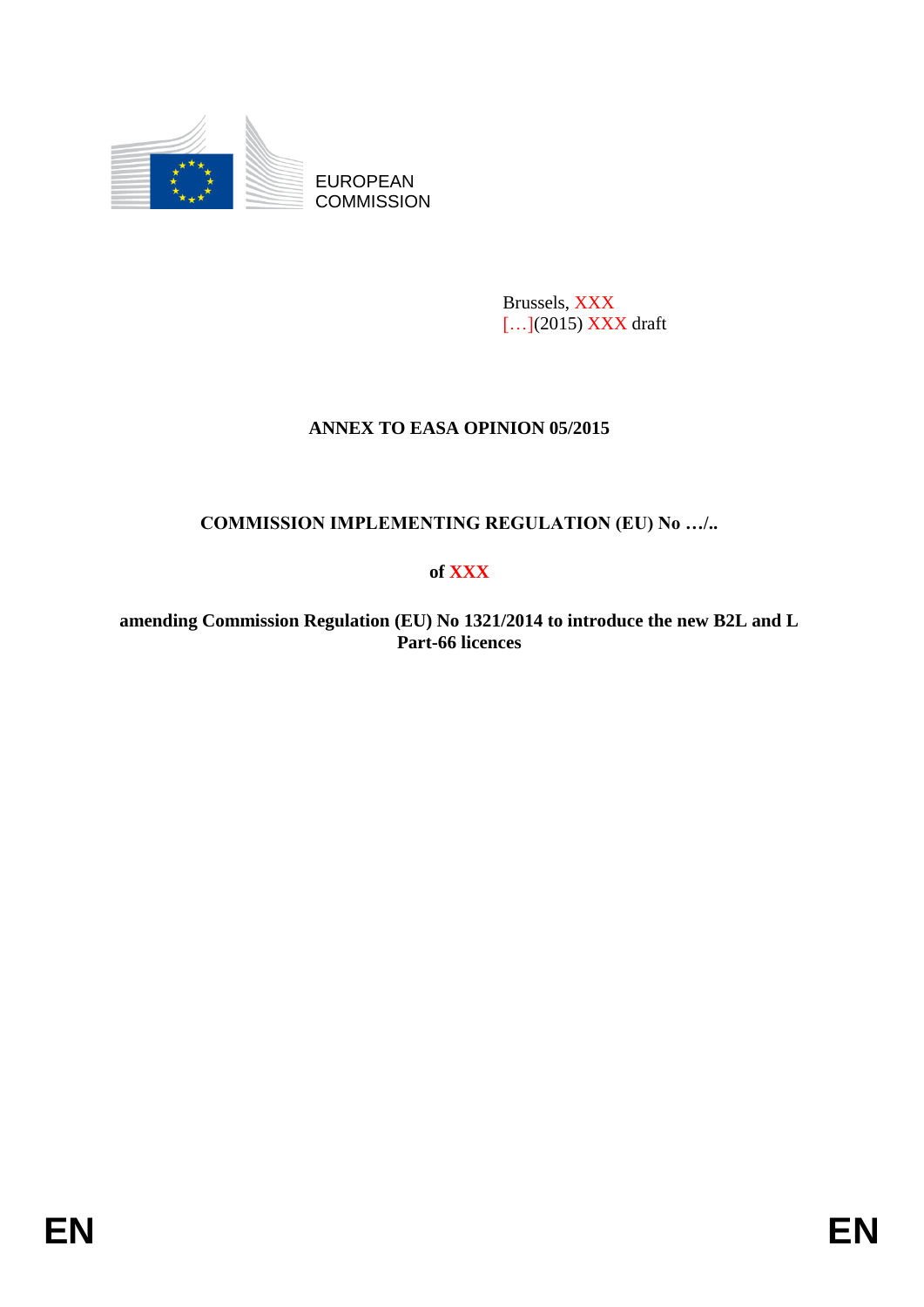### **COMMISSION IMPLEMENTING REGULATION (EU) No …/..**

### **of XXX**

### **amending Commission Regulation (EU) No 1321/2014 to introduce the new B2L and L Part-66 licences**

#### THE EUROPEAN COMMISSION,

Having regard to the Treaty on the Functioning of the European Union,

Having regard to Regulation (EC) No 216/2008 of the European Parliament and of the Council of 20 February 2008 on common rules in the field of civil aviation and establishing a European Aviation Safety Agency, and repealing Council Directive 91/670/EEC, Regulation (EC) No 1592/2002 and Directive 2004/36/EC  $(1)$ , and in particular Article 5.5 and 6(3) thereof,

Whereas:

- (1) Regulation (EC) No 216/2008 aims at establishing and maintaining a high uniform level of civil aviation safety in Europe, providing for the means of achieving that objective.
- (2) Regulation (EU) No 1321/2014 establishes the implementing rules on the continuing airworthiness of aircraft and aeronautical products, parts and appliances and on the approval of organisations and personnel involved in these tasks.
- (3) Article 8(5) of Regulation (EU) No 1321/2014 states: 'The Agency shall submit an opinion to the Commission including proposals for a simple and proportionate system for the licensing of certifying staff involved in the maintenance of ELA1 aeroplanes as well as aircraft other than aeroplanes and helicopters'.
- (4) The industry has requested the creation of a specific licence for certifying staff involved in the maintenance of avionics systems of General Aviation (GA) aircraft.
- (5) Regulation (EU) No 1321/2014 should, therefore, be amended accordingly.
- (6) The measures provided for in this Regulation are based on the Opinion issued by the Agency in accordance with Articles 17(2)(b) and 19(1) of Regulation (EC) No 216/2008.
- (7) The measures provided for in this Regulation are in accordance with the opinion of the European Aviation Safety Agency Committee established by Article 65(1) of Regulation (EC) No 216/2008.

HAS ADOPTED THIS REGULATION:

#### *Article 1*

Regulation (EU) No 1321/2014 is amended as follows:

1. After Article 2(k), the following point (ka) is inserted:

<u>.</u>

 $(^{1})$  OJ L 79, 13.3.2008, p. 1.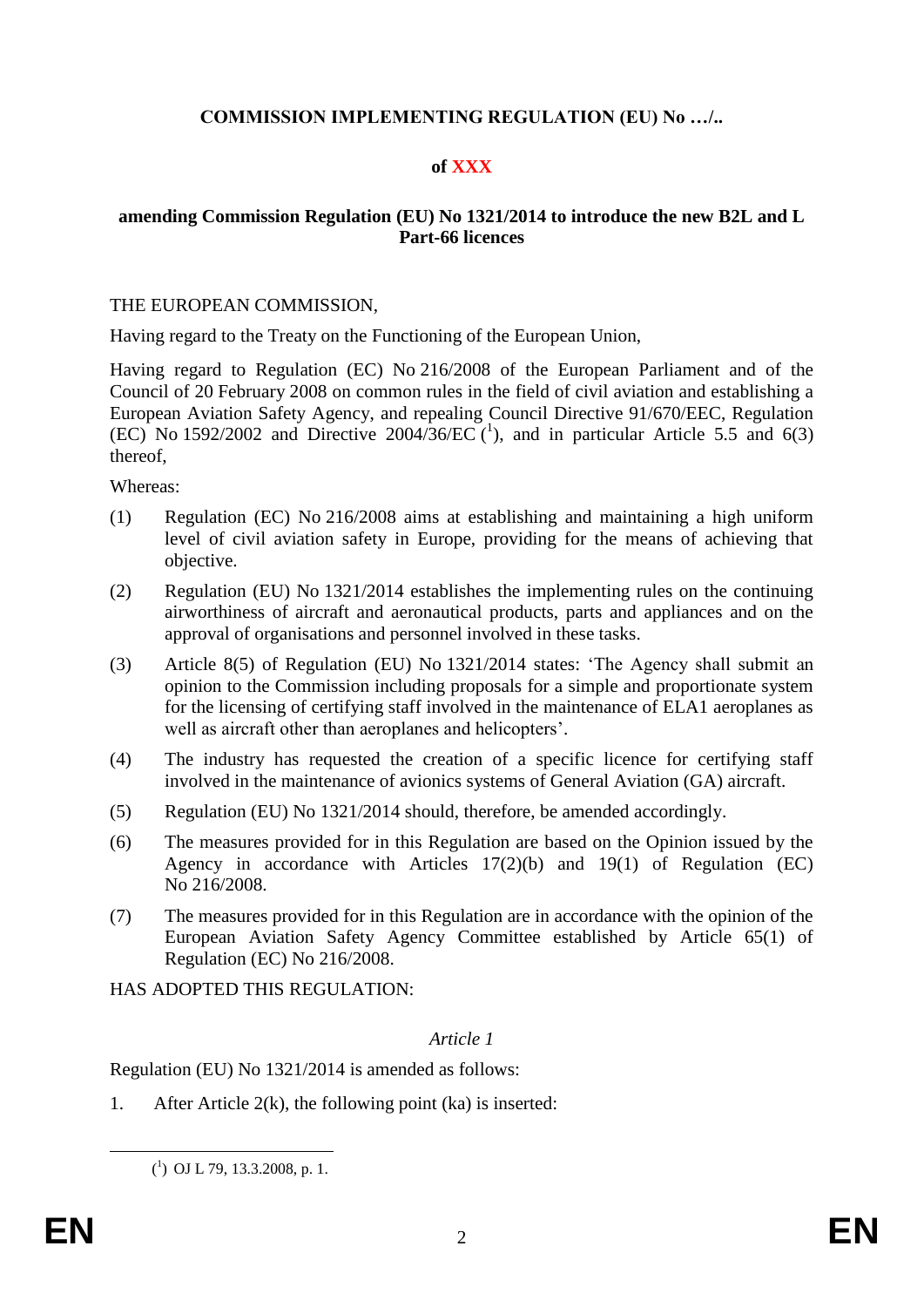- '(ka) 'ELA2 aircraft' means the following manned European Light Aircraft:
	- (i) an aeroplane with a Maximum Take-off Mass (MTOM) of 2 000 kg or less that is not classified as complex motor-powered aircraft;
	- (ii) a sailplane or powered sailplane of 2 000 kg MTOM or less;
	- (iii) a balloon;
	- (iv) a hot-air airship;
	- (v) a gas airship complying with all of the following characteristics:
		- (A) 3 % maximum static heaviness,
		- (B) non-vectored thrust (except reverse thrust),
		- (C) conventional and simple design of structure, control system and ballonet system,
		- (D) non-power assisted controls;
	- (vi) a Very Light Rotorcraft.'
- 2. Article 5(6) is replaced by the following:
	- '6. Until such time as this Regulation specifies requirements for certifying staff for components, the requirements in force in the relevant Member State shall continue to apply, except for maintenance organisations located outside the European Union where the requirements shall be approved by the Agency.'
- 3. Article  $8(2)(b)$  is replaced by the following:
	- '(b) for the maintenance of ELA1 aeroplanes not involved in Commercial Air Transport (CAT) operations:
		- (i) until 28 September 2018, the requirement for the competent authority to issue aircraft maintenance licences in accordance with Annex III (Part-66), as new or as converted, pursuant to point 66.A.70 of said Annex;
		- (ii) until 28 September 2019, the requirement to have certifying staff qualified in accordance with Annex III (Part-66) contained in the following provisions:
			- (A) M.A.606(g) and M.A.801(b)(2) of Annex I (Part-M); and
			- (B)  $145.A.30(g)$  and (h) of Annex II (Part- 145).'
- 4. Article 8(5) is deleted.
- 5. Annex I (Part-M), Annex II (Part-145), Annex III (Part-66) and Annex IV (Part-147) are amended in accordance with the Annex to this Regulation.

# *Article 2*

This Regulation shall enter into force on the twentieth day following that of its publication in the *Official Journal of the European Union*.

This Regulation shall apply six months after its entry into force.